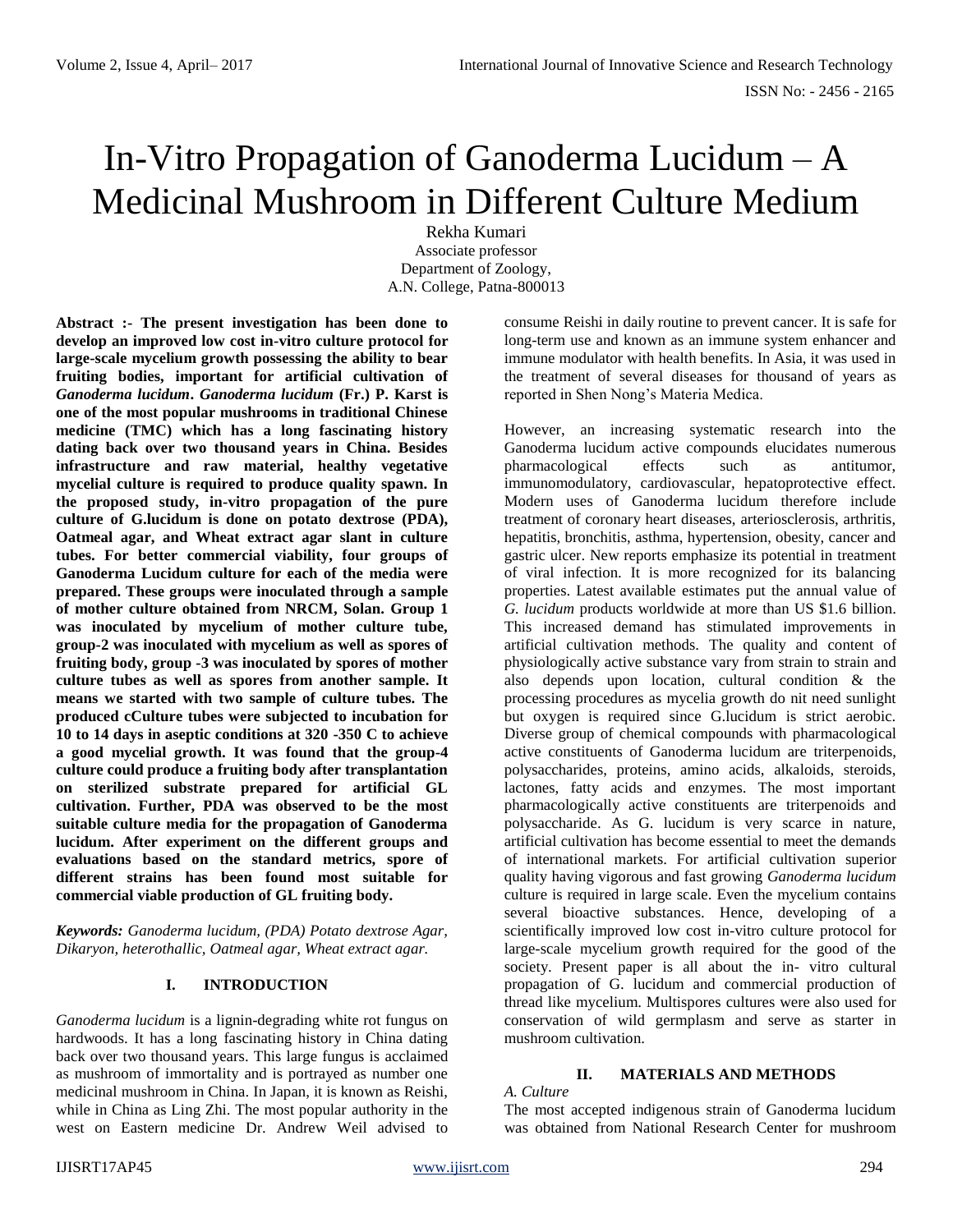Solan, Himachal Pradesh. The test tube having culture of Ganoderma lucidum was true to type genuine DNA finger printed available in the NRCM's mushroom Bank.

#### *B. Culture medium*

Peeled & diced Potato :200g Dextrose : 20g Agar-agar powder : 20g  $P^{\rm H}$  : 7

#### *C. PDA(Potato dextrose Agar)*

Potato dextrose Agar medium was used in the present study. 200grams of Potatoes were washed cut into small pieces (3-4 cm) peeled and boiled in distilled water for 20 minutes. The liquid broth was strained through Cheesecloth and the potatoes cubes were discarded. The volume of this decanted broth was raised to one liter. 20 grams Dextrose and 20 grams Sabouraud agar powder was then added. Homogenized the medium by continuously stirring and sterilized by autoclaving at 15 pounds per square inch (100 kPa) for 15 minutes. Green potatoes should not used as they contain anti-fungal alkaloids, which may be harmful.to mushroom mycelium. PH of the medium was adjusted to 6.2 before sterilization. It has been observed that the pH declines approximately 0.5 upon autoclaving. After autoclaving the pH becomes 5.6, which is most suitable for mushroom mycelium. The medium was first sterilized in 500 ml conical flask 15 to 20 ml of lukewarm sterilized culture media was poured in pre- sterilized petriplates. The culture tubes and conical flask was plugged with non-absorbent cotton and autoclaved under moist steam at 15 pound per square inch pressure for 25 to 30 minutes. After sterilization, culture tubes were placed in slanting position to provide more surface area for vegetative mycelia growth. Culture media is allowed to solidify in culture tube. Similarly, two more culture media were prepared.

*D. Oat Meal Agar*

Oat-meal flakes : 30g Agar- agar powder: 20g Water: 1 liter  $p^H:7$ 

Oatmeal flakes were boiled in sufficient water for 2 h. The volume of the supernatant was raised to one lite. Stirring mixed agar-agar powder and pH was adjusted

*F. Wheat Extract Agar* Wheat grains : 32g Agar-agar powder: 20g Water: 1 liter

 $P<sup>H</sup>$  : 7

Wheat grains are boiled in water for 1-1/2 h. They were filtered through muslin cloth and grains were discarded. The volume of grain extract was raised to 1 liter with water and then agar-agar powder was added by stirring continuously and pH was adjusted.

#### *G. Inoculation*

Inoculation was done inside an inoculation room in the chamber of laminar flow. Inoculation room was sterilized with UV light and 95% ethyl alcohol. 40 culture tubes were inoculated in first attempt. Group -1 Ten culture tubes each having culture media (mentioned above ) were inoculated by young mycelium from growing edges having size of 8 mm. Group -2 another Ten sets of culture tubes were inoculated using the spores from the fruiting body of mother culture tubes . Group -3 third ten sets of culture tubes were inoculated by both with small piece of mycelium as well as spores from the fruiting body of mother culture. Group 4 having ten culture tubes were inoculated by spores of the fruiting body mother culture tube. This time more than two mother culture tubes were used. They were observed every day for their morphological responses.

#### *F. Spore procurement*

For multiple spores, culture spores were procured from the mother culture tube by making aqueous suspension and transferring aquatic suspension to new culture tubes under aseptic conditions.

## *G. Procedure*

The procedure adopted is shown in Scheme 1. In vitro propagation of the pure culture of G.lucidum was done on potato dextrose (PDA), Oatmeal agar, & wheat extract agar slant in culture tubes. Four sets each having 10 culture tubes containing different culture media was used. Set-1 was inoculated by 6mm piece of fungal mycelium. Mycelium as well as spores was used to inoculate culture tubes of set -2. Spore of the fruiting body of mother culture tube was used to inoculate set- 3. Spores of more than two culture tubes were used to inoculate culture tubes of set -4. Inoculated culture tubes were incubated initially at 300 to 32 0 in a BOD incubator. Within 4 to 5 days new mycelium growing over media was observed. These culture tubes were incubated further to 10 to 14 days in aseptic condition at 320 -350 C to achieve a good mycelia growth. Inoculated culture tubes were incubated initially at 30-32oC in a BOD incubator. **Scheme**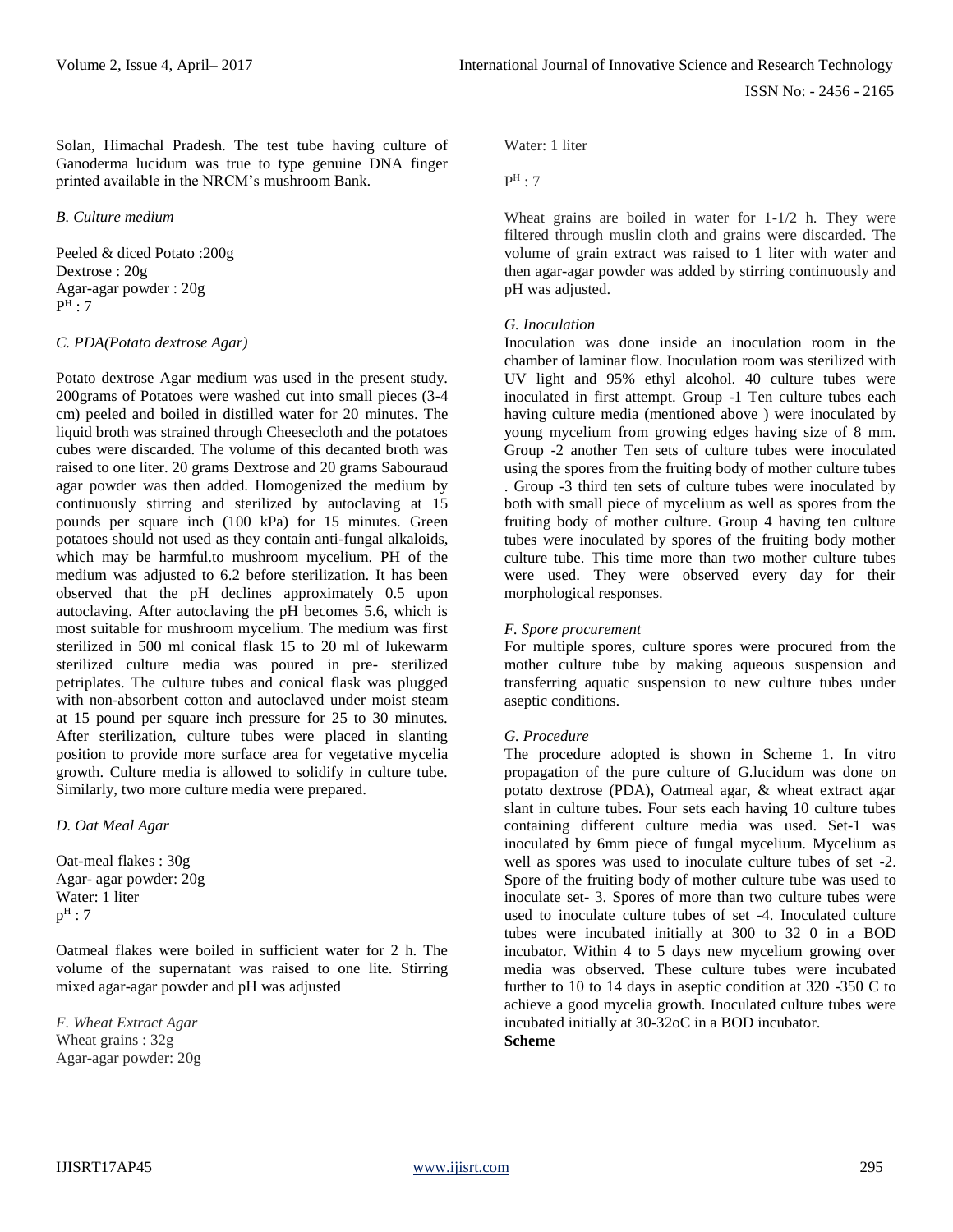